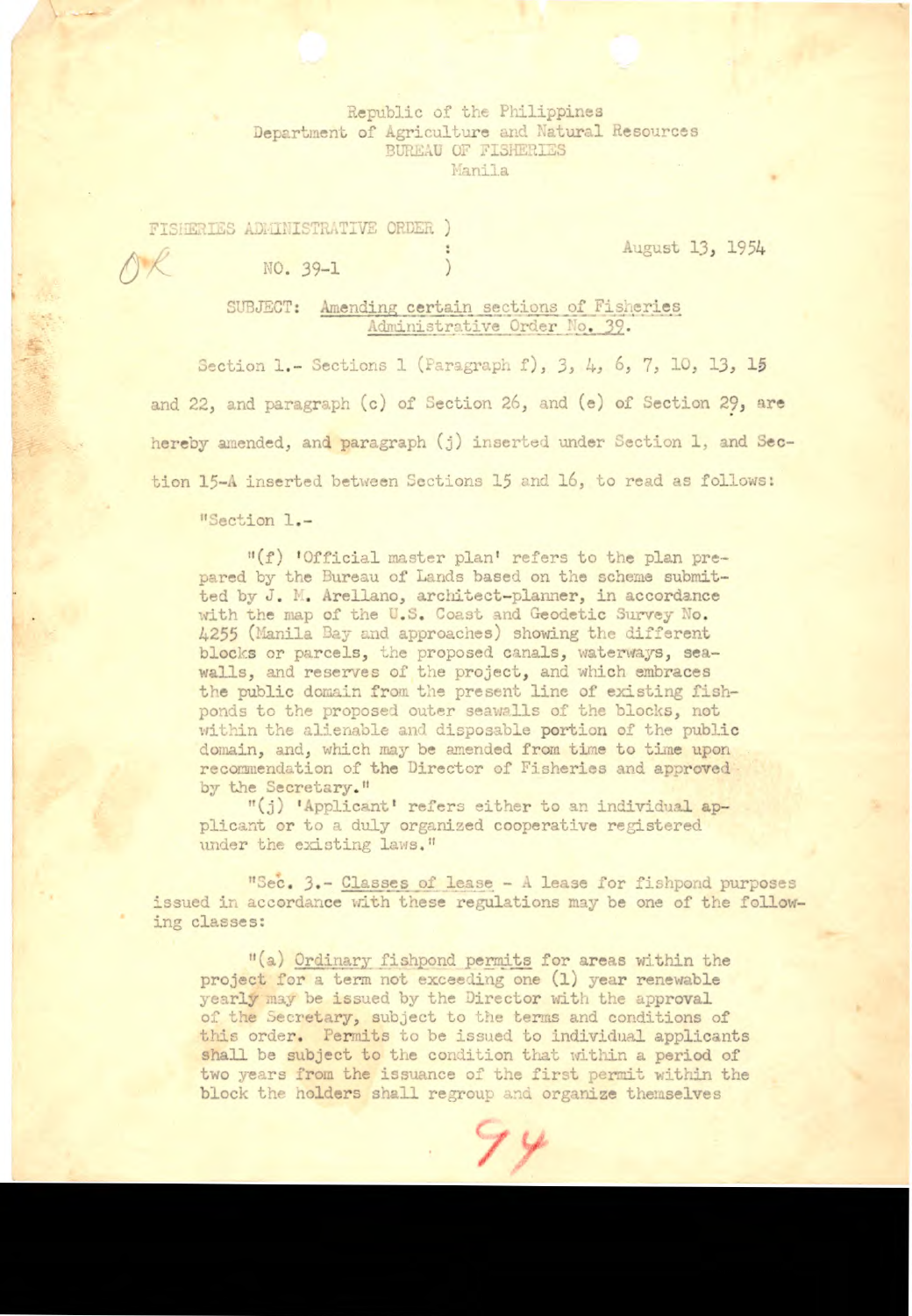into a cooperative association for the common good of the individual applicants and for such other purposes as building of seawalls, or paying corresponding contributions for the construction of seawalls. The cpnstruction of the seawall in blocks with seawall/ start during the year the cooperative shall have been duly organized and shall be completed on the fifth year from the date of issuance of the first permit within the block.

"(b) Lease agreements shall only be issued by the Secretary upon recommendation of the Director to permittees who have improved the area equivalent to one fifth  $(1/5)$  of the total improvements needed to convert the whole area into a **finished** fishpond, and in blocks or parcels with seawalls, wherein at least one fifth  $(1/5)$ of the entire seawall has been constructed. The term of the lease shall be for a period of ten (10) years, renewable for another similar period of ten (10) years, but not exceeding a total of forty (40) years."

"Sec. 4.- When permit or lease agreement may be executed -No permit or lease agreement shall be executed unless a written request therefor has been duly filed with the Bureau of Fisheries and the required fees thereof paid."

**"sec.** 6.- haxjmin area allowed each applicant - In mdlvidual applicant shall be allowed twenty-five (25) hectares only; a cooperative shall be allowed such number of hectares as there are members of the cooperative on the basis of a maximum area of twenty-five (25) hectares each member, Provided, however, that if the block or parcel applied for is in excess of the above requirement, the Director shall require the applicantcooperative to increase its membership in order to cover up the whole block or parcel. if within thirty (30) days from receipt of the notice to increase membership the cooperative shall fail to comply, the excess area may be made available to other interested applicants."

"Sec. 7.- hio are entitled to obtain permits or leases - A permit or lease under the project may be issued either to an individual, or to a cooperative duly organized and registered *undcr the* existing laws, which enibody in their Articles of Incorporation qnd By-Lws, the requirements and conditions of this Special Rules and Regulations, subject to such amendments as may be made from time to time upon recommendation of the Director and approved by the Lecretary. A person or a member of the **co**operative who is a holder of a fishpond permit or lease issued by the Bureau of Fisheries or the Bureau of Lands shall be barred from acquiring interest in any form within the project." /3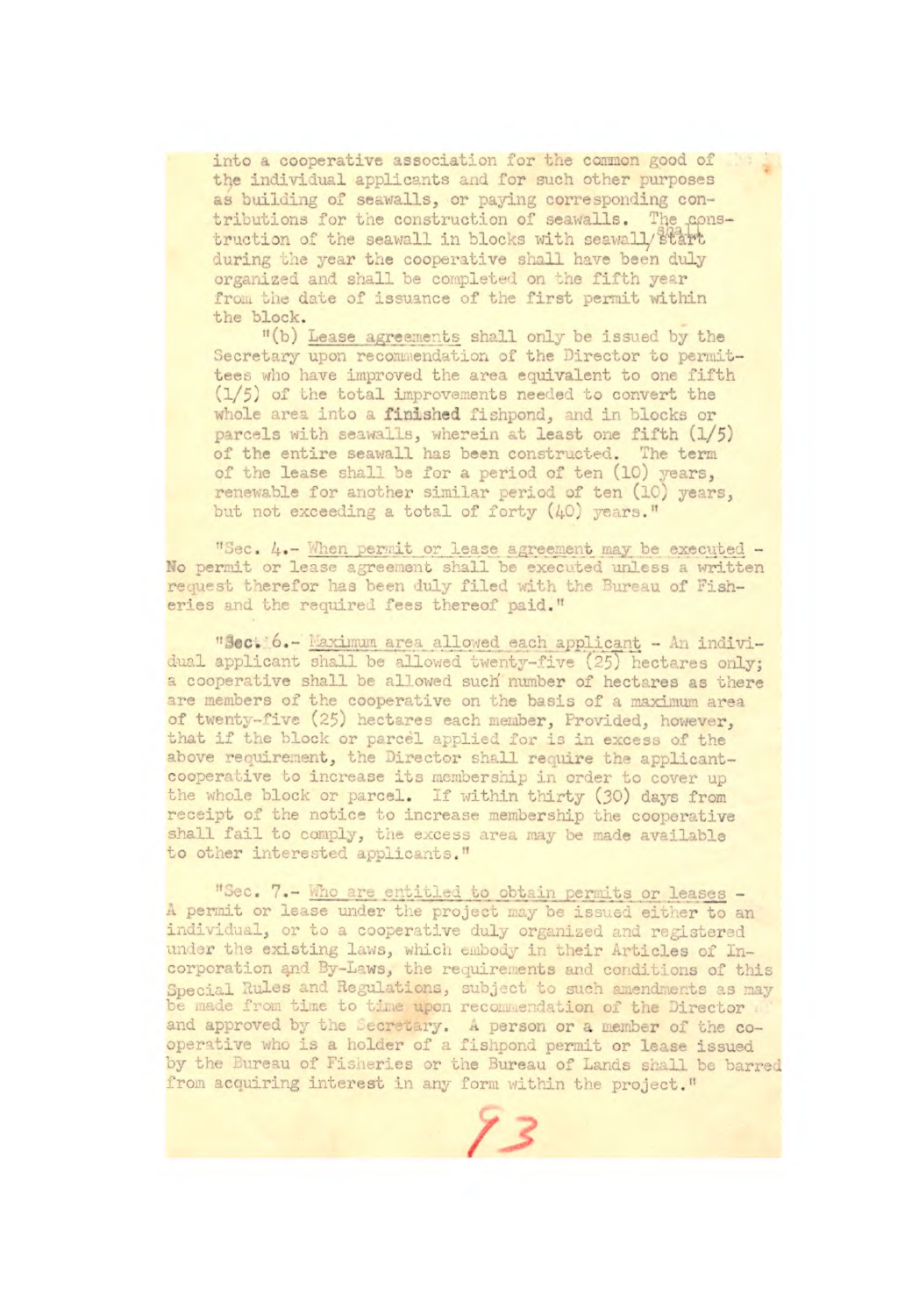"Sec. 10.- Fee to accompany application - An application must be accompanied by a duly certified check, or post office money order payable to the Director of Fisheries, Manila, or cash in the amount provided therefor.

"Sec. 13.- Priority of applications - In determining the priority of application or right to a permit or lease, the following rules shall be observed:

"(a) Individual applicants for fishpond permits for areas within the project duly filed with the Bureau of Fisheries and/or the Bureau of Lands on or before June 14, 1954, shall have priority claims. Provided, however, that should they fail to file individual applications for an area within a particular block or portion, or to regroup and organize themselves into cooperative associations within one hundred and eighty (180) days from June 14, 1954, they shall lose their right of priority.<br>"Applications of individuals or of duly regisered co-

operatives, other than those cooperatives formed in accordance with the preceding paragraph received by the Bureau of Fisheries on or before December 13, 1954, shall be considered duly filed and registered as of December 13, 1954. Applications received after December 13, 1954 shall come under the provisions of Section 11 hereof.

"(b" If two or more applications are filed for the same area at the same time, the applicant who can best meet the requirements of the Fishery Laws and regulations, and who is more financially capable to convert the area applied for into a fishpond, in the case of individual, and in addition, which has the most number of members, in the case of cooperative, shall have preference to the area.

"(c) When two or more applications which have equal priorities for the same area are filed, the first applicant shall have the right of preference thereto."

## "IV. FEES, RENTALS AND CONTRIBUTIONS

"Sec. 15.- Schedule of fees, rentals and contributions - The application fee shall be #5.00 per member of the cooperative and #5.00 for individual applicant.

"The annual rentals for blocks with seawall per hectare or fraction thereof shall be #5.00 for the first five (5) years and #10.00 beginning with the sixth year.

"The annual rentals for inner blocks or blocks without seawall per hectare or fraction thereof shall be the same as those for blocks with seawalls. Proportionate contributions shall, however, be imposed upon the individuals or the cooperatives holding these inner

 $-3-$